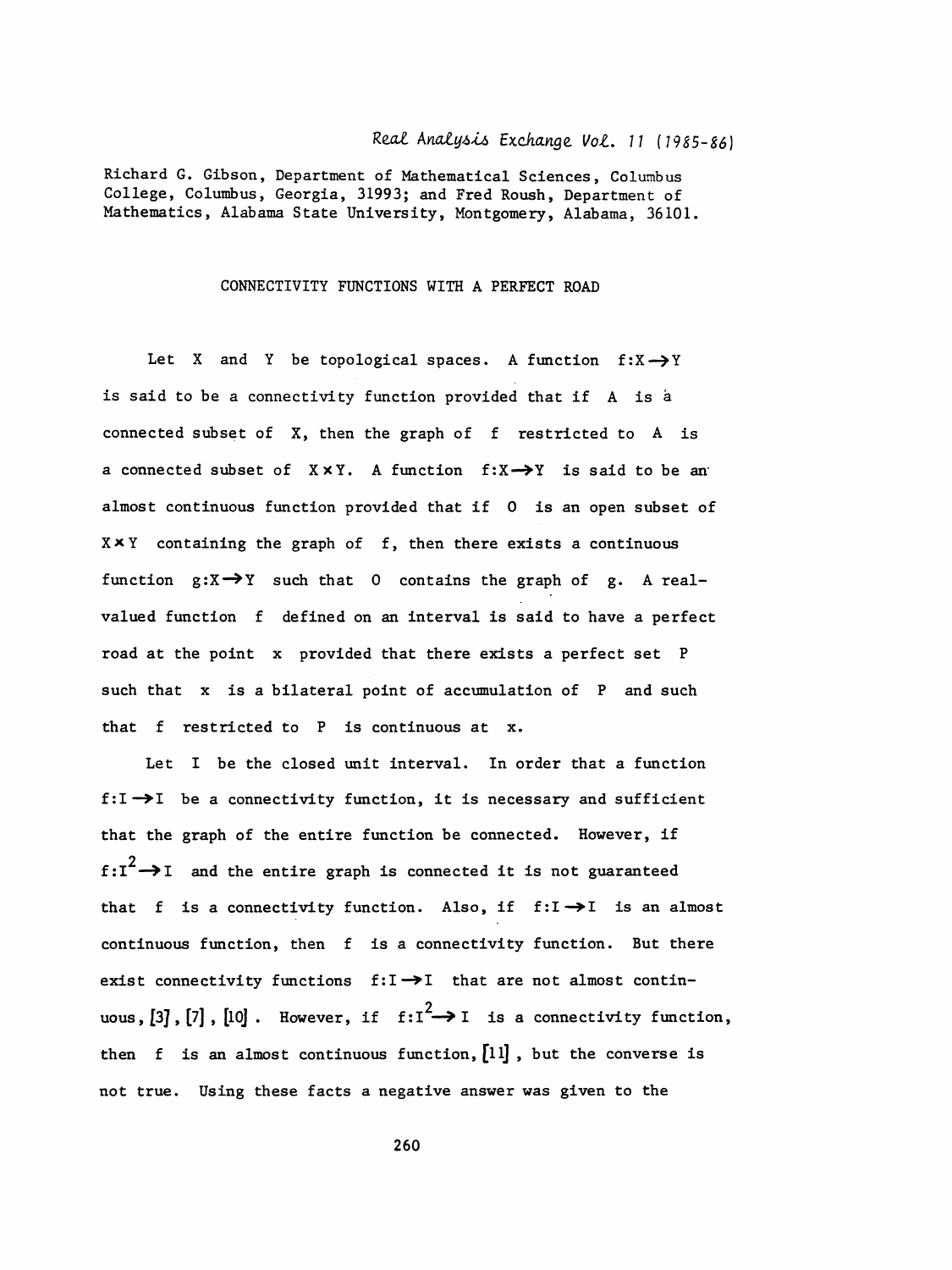question posed by Stallings, "Can a connectivity function  $f:I\rightarrow I$ be extended to a connectivity function  $I^2 \rightarrow I$  when I is embedded in  $I^2$  as  $I \times \{0\}$ ?" Thus if  $f:I \rightarrow I$  is a connectivity function, having f an almost continuous function is a necessary condition to insure that f can be extended to a connectivity function  $I^2 \rightarrow I$ . However, it has been shown by Gibson and Roush that having f an almost continuous function is not a sufficient condition,  $[5]$ .

The purpose of this paper is to prove the following theorem.

Theorem. Let  $f:I \rightarrow I$  be a function and let  $g:I^2 \rightarrow I$  be an ex tension of f. If g is a connectivity function, then f has a perfect road at each point.

 Proof. Choose any x€I that is not an endpoint. We now show that there exists a perfect subset A of I to the left of x and con taining X such that f restricted to A is continuous at x.

If for some  $\xi>0$ , f is constant on the interval  $(x-\xi, x)$ , then we may let  $A = [a, x]$  where  $a \in (x - \varepsilon, x)$ . Otherwise, assume that f is not constant on any interval  $(x-\epsilon, x]$ .

Let  $\xi_1>0$ . By theorem 1 of [6], there exists  $x_1 \in (x-\xi_1,x)$ such that  $|f(x_1) - f(x)| < \mathcal{E}_1$  and  $f(x_1) \neq f(x)$ . By theorem 2 of [5], there exists a Cantor set  $C_1\subset (x_1,x)$  such that  $f(C_1)$  is between  $f(x_1)$  and  $f(x)$ ; and moreover, f restricted to  $C_1$  is continuous. Let  $\mathcal{E}_2 \leq d(C_1, x)$  where d is the usual distance function. As above there exists  $x_2 \in (x-\epsilon_2,x)$  such that  $||f(x_2)-f(x)|| < \epsilon_2$  and  $f(x_2)$  $\neq$  f(x). Also there exists a Cantor set  $C_2\subset (x_2,x)$  such that  $f(C_2)$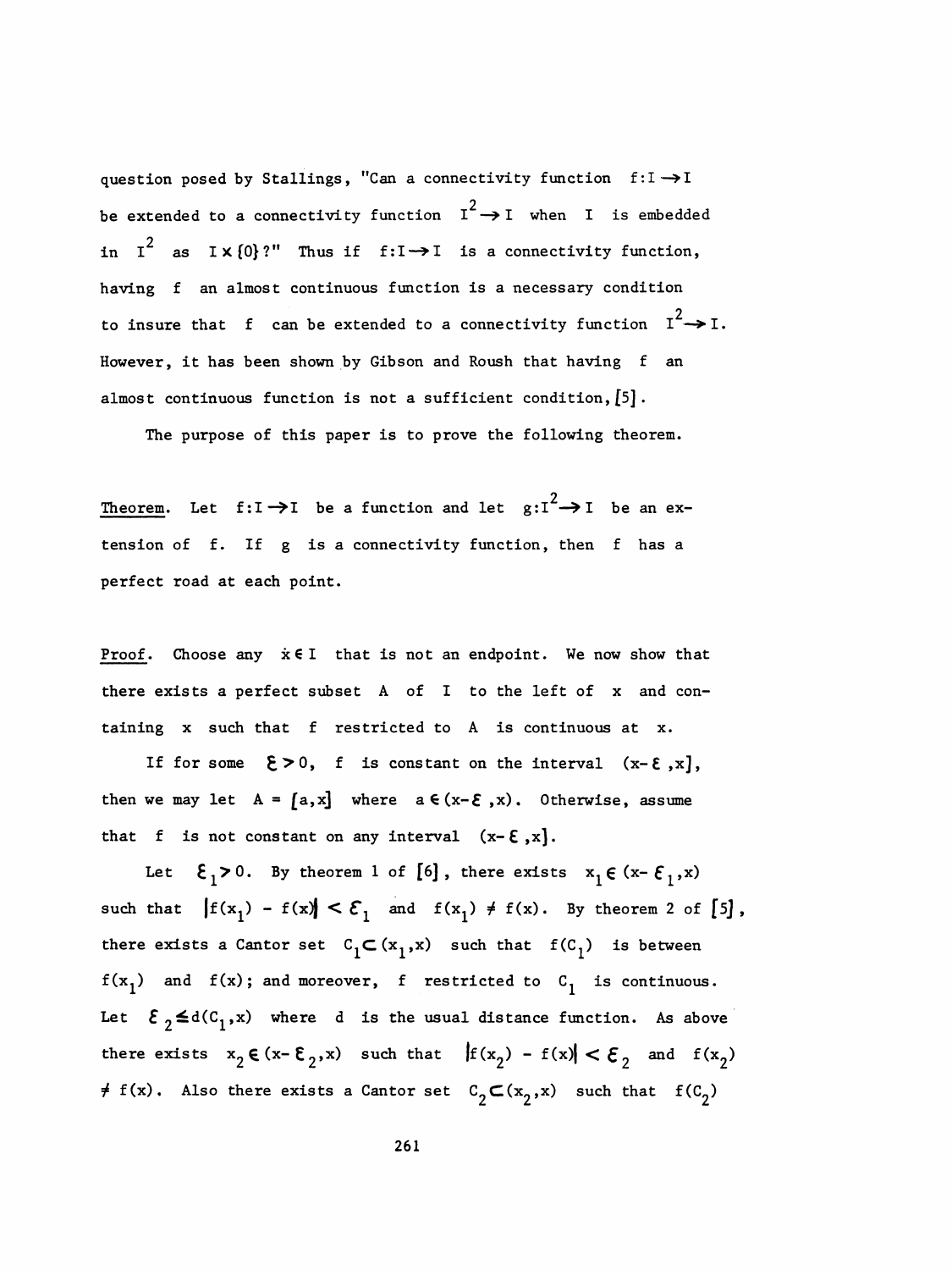is between  $f(x_2)$  and  $f(x)$ ; and moreover, f restricted to  $C_2$  is continuous .

By induction construct a sequence  $\mathbf{E}_{\mathbf{n}}^{\mathbf{r}}$  such that  $\mathbf{E}_{\mathbf{n}}^{\mathbf{r}}$  converges  $n$  such that  $\epsilon_n$ to 0 and a sequence of Cantor sets  $C_n$  such that  $\mathcal{E}_n \leq d(C_{n-1}, x)$ and f restricted to  $C_n$  is continuous. Note that  $C_{\frac{1}{4}}$  and  $C_{\frac{1}{4}}$ uct a sequence  $\epsilon_n$  such that  $\epsilon_n$  conv<br>
Cantor sets  $C_n$  such that  $\epsilon_n \le d(C_{n-1},$ <br>
n is continuous. Note that  $C_i$  and  $C_j$ <br>  $\neq j$ . Then  $A = (C_{n-1}, C_n) \cup \{x\}$  is a Canto are disjoint whenever  $i \neq j$ . Then  $A = \begin{pmatrix} \omega & \omega \\ U_1 C & \omega \end{pmatrix} \cup \{x\}$  is a Cantor set to the left of x containing x such that f restricted to A is continuous at x.

 Likewise we can show that there is a perfect subset B of I to the right of x containing x such that f restricted to B is continuous at x.

Then  $P = A \cup B$  is a perfect road for f at x. In each case, when we deal with the end points of I, the bilateral condition is replaced with a unilateral condition.

 Notice that we have actually proved that f restricted to P is continuous at each point of P.

The first example given by Gibson and Roush,  $[4]$ , is an almost continuous function  $f:I\rightarrow I$  that has a perfect road at no point of I and can not be extended to a connectivity function. This leads to a natural question.

Question 2. Does there exist an almost continuous function  $f:I \rightarrow I$  that has a perfect road at each point but can not be extended to a connectivity function  $I^2 \rightarrow I$ ?

262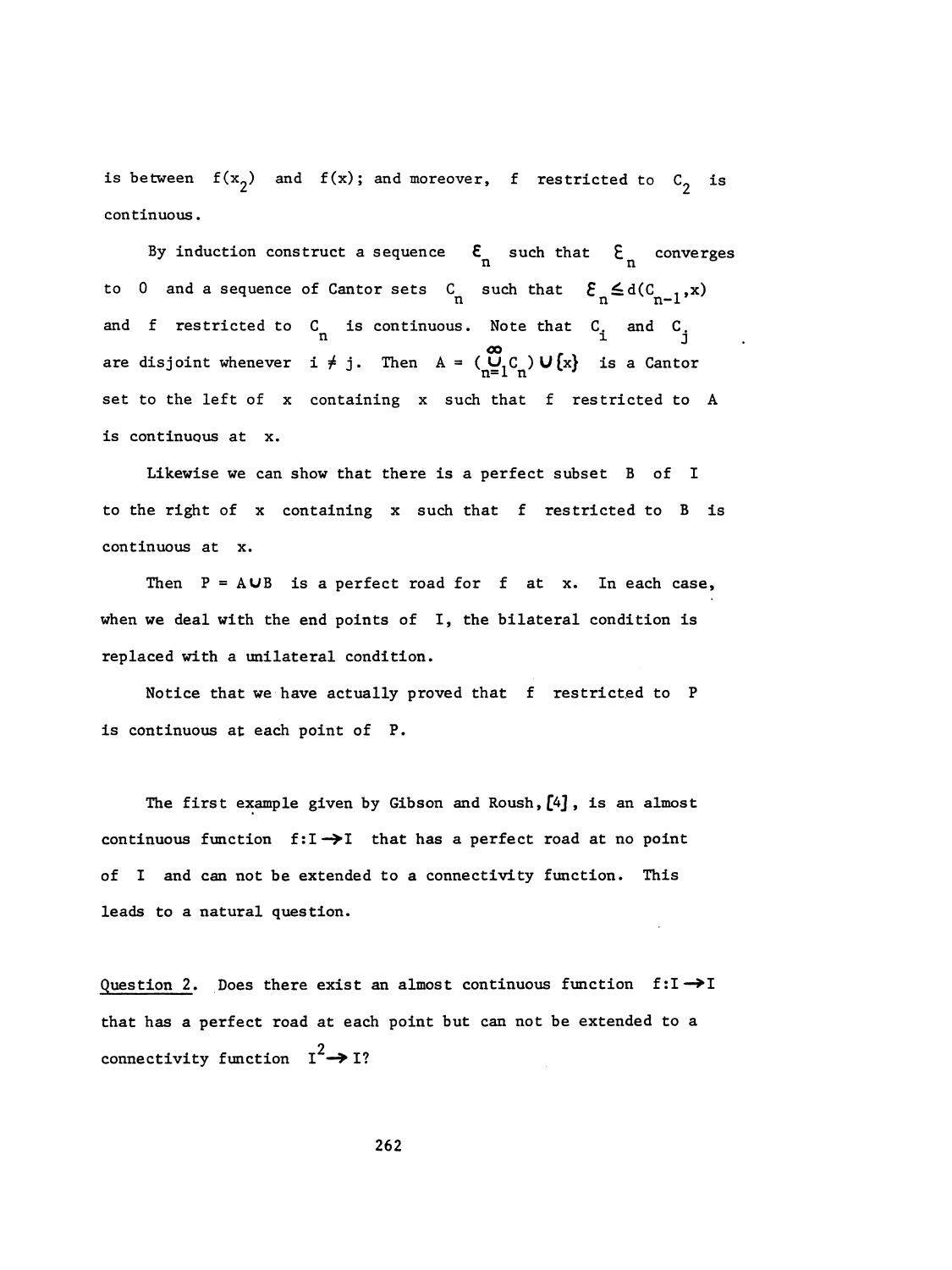It is a well-known fact that if  $f:I\rightarrow I$  is a Baire class 1 function, then the following statements are equivalent,  $[2]$ .

(1) f has a connected graph,  $[8]$ .

(2) f is an almost continuous function,  $[1]$ .

(3) f has a perfect road at each point, [9] .

This leads to another natural question.

 Question 2. Does there exist a Baire class 1 connectivity function  $f:I \rightarrow I$  that can not be extended to a connectivity function  $I^2 \rightarrow I$ ?